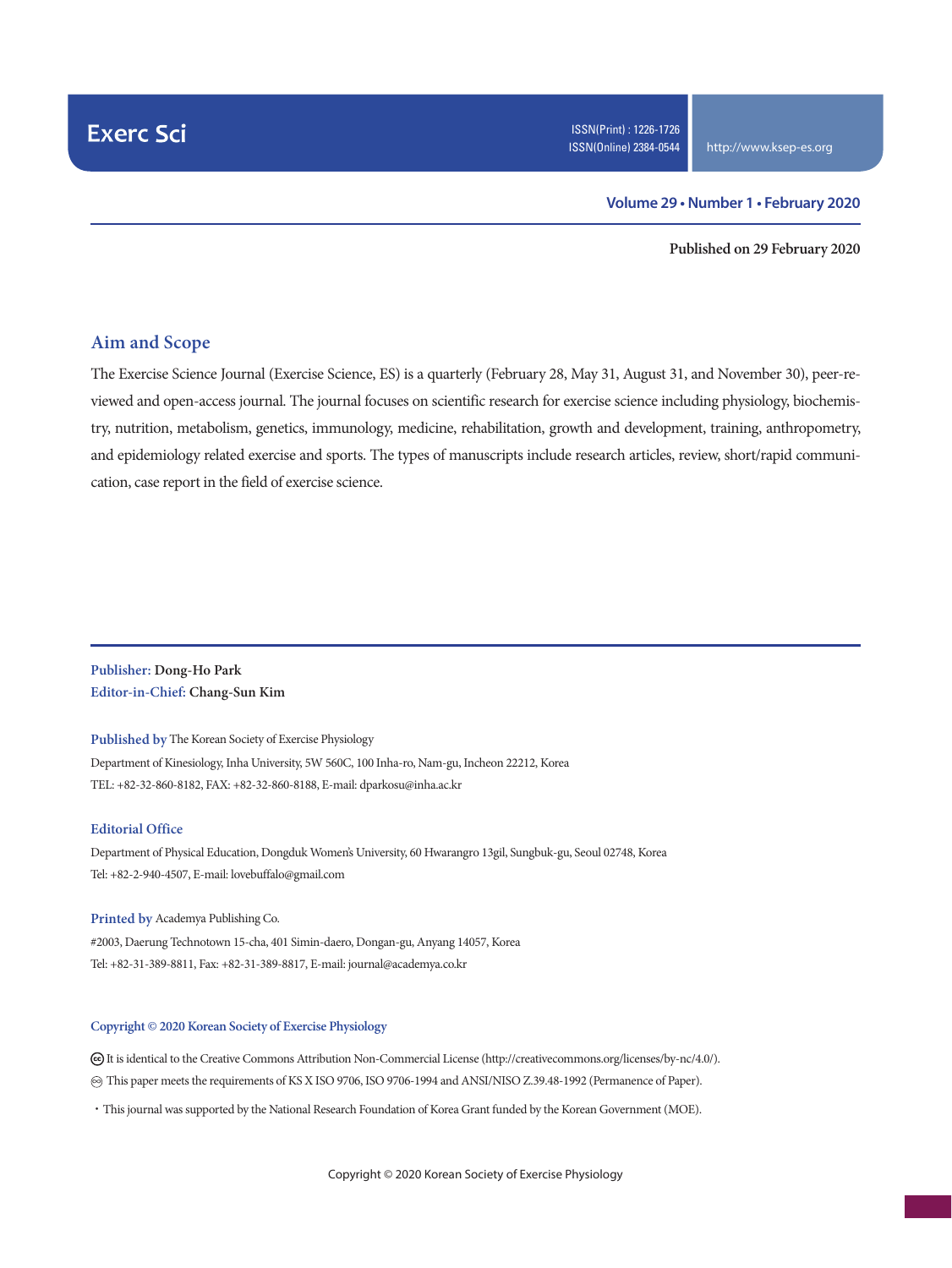## **CONTENTS**

#### **Volume 29 Number 1 February, 2020**

#### **Editorial**

 1 Immunosenescence and physical exercise intervention: for the prevention of senile disease Yi-Sub Kwak

#### **Review Articles**

- 4 The benefits of exercise effect on cancer: A review Namju Lee
- 10 Position Statement: Exercise Guidelines to Increase Peak Bone Mass in Adolescents Seok-Ki Min, Taewoong Oh, Sang Hyun Kim, Jinkyung Cho, Ho-Yeon Chung, Dong-Ho Park, Changsun Kim
- 24 The Prognostic Value of Resting Heart Rate for Health Status Dong-Hyuk Park, Justin Y Jeon
- 34 Associations of objective physical activity and sedentary behavior with frailty in community-dwelling older adults: a mini-review Si Chen, Tao Chen, Shuzo Kumagai, Hyuntae Park

#### **Original Articles**

- 40 The Combined Impact of Low Hand Grip Strength and Co-morbidity on the Risk of All-cause Mortality in Korean Middle-aged and Older Adults Inhwan Lee, Hyunsik Kang
- 51 Effects of Dance Sports and Yoga Program on Body Composition, Physical Fitness, Blood Lipids and Liver Function Indicator in the Elderly Dong-Hoon Yoo
- 60 Influence of Extra Virgin Olive Oil Supplement and Combined Exercise on Health-Related Physical Fitness, Cardiovascular Disease Risk Factors, and Bone Density in Obese Elementary Students Kyong-Tae Kim, Ki-Hyuk Lee
- 71 Inter-rater Reliability of a Portable Ultrasound for the Quadriceps and Hamstrings Thickness Measurement in Healthy Adults Soul Cheon, Eunwook Chang
- 77 Effect of Acute Low-load High-repetition Resistance Exercise on Protein Synthetic Signaling Pathway and Satellite Cell Activation in Skeletal Muscle of Rats

Chang-Hyun Lim, Chang-Keun Kim

- 87 Effects of 12-week Endurance Exercise on Dopamine Receptor Protein Expression in Hippocampus of Obese Rat Sungwook Kim, Kijin Kim
- 98 Effects of Combined Exercise on Muscular Strength and Physical Fitness of the Female Elderly Aged over 80 years In-Gyu Kim, Kyung-Wan Baek, Changsu Sung, Jun-Il Yoo, Ji-Seok Kim